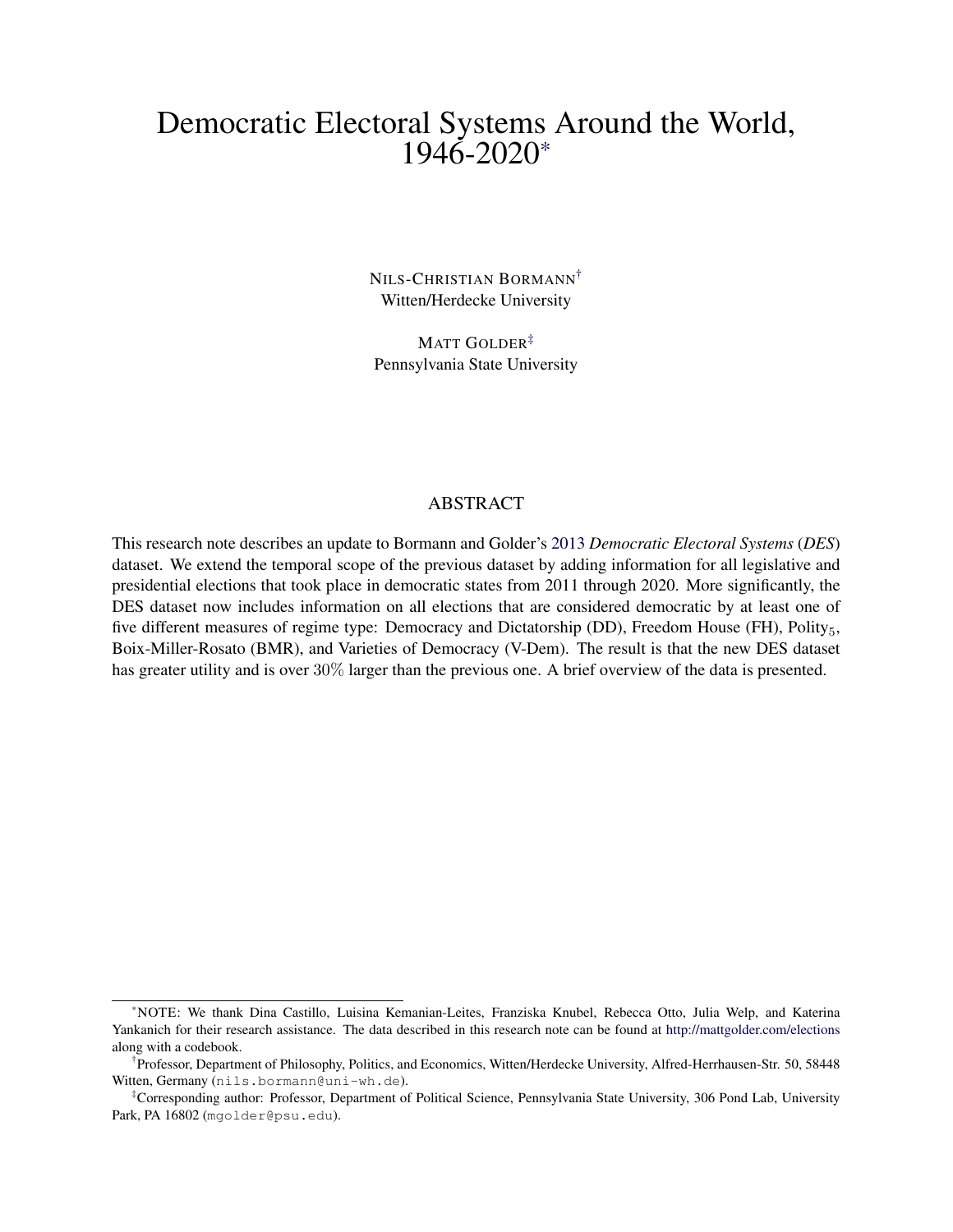### 1 Introduction

In this note, we describe an update and extension to Bormann and Golder's [\(2013\)](#page-13-0) *Democratic Electoral Systems*(*DES*) dataset on electoral rules and party system size that covers democratic elections from 1946 (or independence) through 2020. The DES dataset has proven useful for addressing a wide range of substantive research questions in political science and beyond related to topics such as the translation of votes into seats [\(Shugart and Taagepera,](#page-14-0) [2017\)](#page-14-0), party system institutionalization [\(Weghorst and Bernhard,](#page-15-0) [2014\)](#page-15-0), citizenelite political representation [\(Golder and Stramski,](#page-14-1) [2010\)](#page-14-1), corruption [\(Schwindt-Bayer and Tavits,](#page-14-2) [2016\)](#page-14-2), ethnic voting [\(Houle, Park and Kenny,](#page-14-3) [2019\)](#page-14-3), affective polarization [\(Gidron, Adams and Horne,](#page-14-4) [2020\)](#page-14-4), the political transformation of militant organizations [\(Acosta,](#page-13-1) [2014\)](#page-13-1), irredentism [\(Siroky and Hale,](#page-14-5) [2016\)](#page-14-5), ethnic coalition formation [\(Bormann,](#page-13-2) [2019\)](#page-13-2), protest behavior [\(Brancati,](#page-13-3) [2016\)](#page-13-3), democracy and war [\(Baum](#page-13-4) [and Potter,](#page-13-4) [2015\)](#page-13-4), fiscal policy, [\(Guerguil, Mandon and Tapsoba,](#page-14-6) [2017\)](#page-14-6), and political extremism [\(Bordignon,](#page-13-5) [Nannicini and Tabellini,](#page-13-5) [2016\)](#page-13-5). According to Google Scholar, the DES dataset has been cited more than 1*,* 250 times as of March 2022.

The new version of the DES dataset contains information on electoral rules and party system size for 1*,* 563 lower-house parliamentary and 592 first-round presidential elections in democracies. The number of elections is 32% larger than in the previous 2013 version of the dataset. Among other things, our variables include indicators of the electoral system family as well as more detailed indicators of the specific electoral rules, such as the electoral formula, used in each electoral tier. Our variables also capture the number of legislative seats, the distribution of those seats across electoral tiers, average district magnitude, the effective number of electoral and parliamentary parties, the effective number of presidential candidates, and the precise dates of each election.<sup>[1](#page-1-0)</sup> By expanding the temporal scope of the previous *DES* dataset through 2020, we make it easier for scholars to better examine the causes and consequences of electoral rules and party system size into the most recent time period. The utility of the dataset is further enhanced by the fact that we have added information across the whole time period on elections that are considered democratic by each of five different indicators of democratic regime type. This allows researchers to better identify the set of democratic elections that are most suitable for addressing their particular research question.

<span id="page-1-0"></span><sup>&</sup>lt;sup>1</sup>Numerous sources, which are all documented, were consulted when updating the DES dataset. There were several cases where different sources gave conflicting information. We have tried our best to resolve these conflicts accurately. As always, we welcome correspondence regarding any potential errors in the dataset.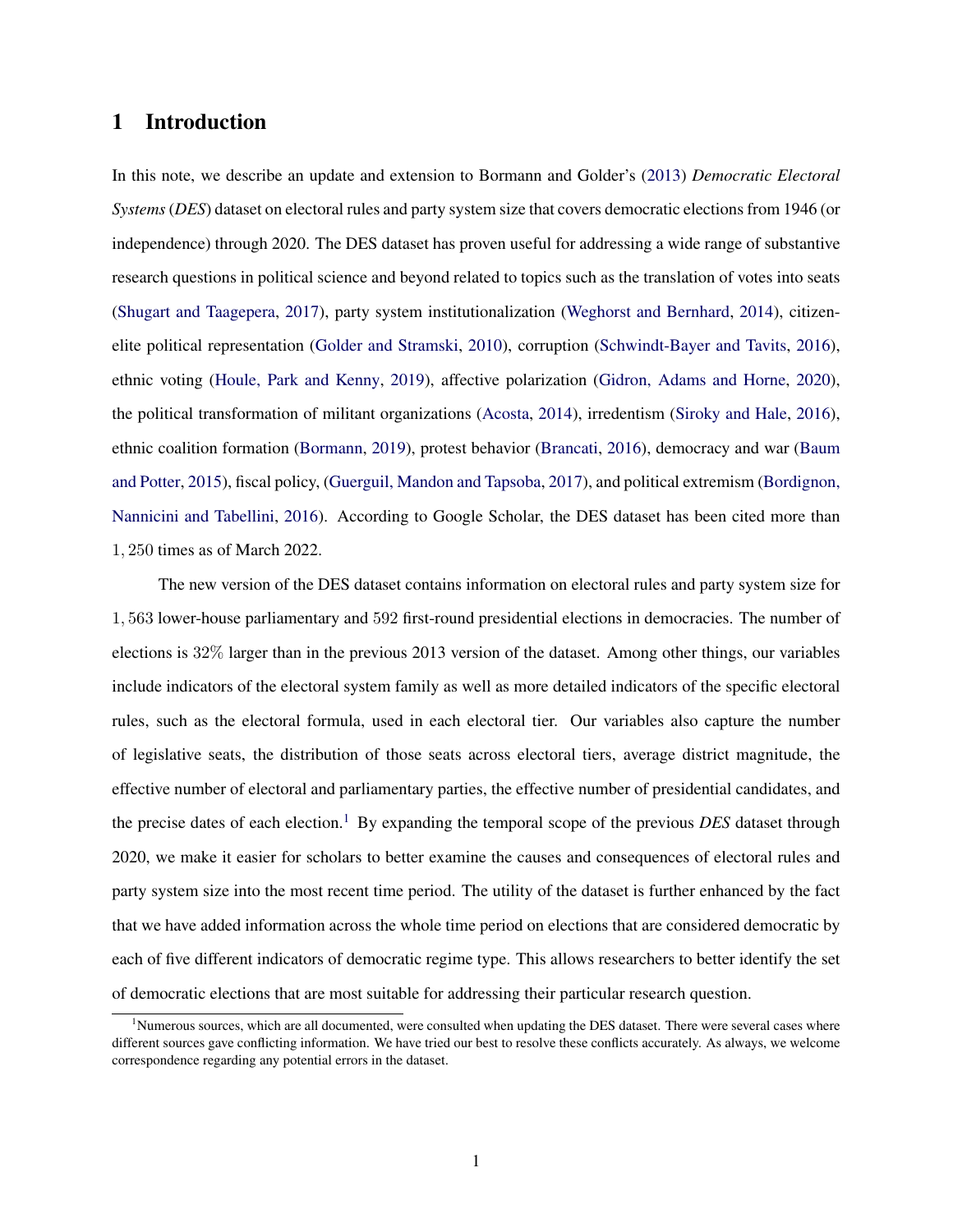### Democratic Elections

The DES dataset focuses on legislative and presidential elections in *democratic* regimes. Previously, we identified democratic regimes based on the Democracy-Dictatorship (DD) classification scheme set out by [Cheibub, Gandhi and Vreeland](#page-13-6) [\(2010\)](#page-13-6). According to this classification scheme, a regime is democratic if (i) the chief executive is elected, (ii) the legislature is elected, (iii) there is more than one party competing in elections, and (iv) an alternation under identical electoral rules has taken place (alternation rule). A regime is dictatorial if any of these four conditions do not hold. The latest version of the DES dataset continues to classify elections as democratic according to these coding rules.

There is much debate about exactly how to conceptualize and measure democracy [\(Dahl,](#page-13-7) [1971;](#page-13-7) [Bollen and Jackman,](#page-13-8) [1989;](#page-13-8) [Collier and Adcock,](#page-13-9) [1999;](#page-13-9) [Elkins,](#page-14-7) [2000;](#page-14-7) [Pemstein, Meserve and Melton,](#page-14-8) [2010\)](#page-14-8). Different measures can produce different empirical results [\(Casper and Tufis,](#page-13-10) [2003;](#page-13-10) [Treier and Jackman,](#page-15-1) [2008;](#page-15-1) [Cheibub, Gandhi and Vreeland,](#page-13-6) [2010\)](#page-13-6). Given this, the new version of the DES dataset also classifies elections as democratic based on four other commonly-used coding schemes as well: Boix-Miller-Rosato (BMR, [2012\)](#page-13-11), Freedom House (FH, [2021\)](#page-13-12), Polity<sub>5</sub> [\(2020\)](#page-14-10), and Varieties of Democracy (V-Dem, [2](#page-2-0)021).<sup>2</sup>

In Figure [1a](#page-3-0), we show the share of countries in the world that are considered democratic over time since 1946 based on our different indicators of democracy. All five indicators capture the growth in the share of democracies in the world that has occurred since the third wave of democratization began in the early 1970s. While not identical, the BMR, DD, Polity $_5$ , and V-Dem indicators all show a steady increase in the share of democracies that has begun to flatten out since the early 2000s. The similar trajectory across these four indicators is perhaps not surprising given that they all adopt a largely minimalist, procedural, and electoralist approach to classifying democracies [\(Schumpeter,](#page-14-11) [1942;](#page-14-11) [Dahl,](#page-13-7) [1971\)](#page-13-7).<sup>[3](#page-2-1)</sup> The trajectory for dem-

<span id="page-2-0"></span><sup>&</sup>lt;sup>2</sup>Like the original DD indicator, BMR is dichotomous and classifies countries as democratic or dictatorial. In contrast, FH, Polity<sub>5</sub>, and V-Dem provide ordinal or interval measures of regime type such that we have to use a cut-off for identifying when a country is considered democratic. In line with common practice, we classify a country as democratic if its Freedom House score is less than or equal to 2.5 (Free) on its  $1 - 7$  scale and if its Polity<sub>5</sub> score is greater than or equal to 6 on its  $-10$  to  $+10$  scale. The V-Dem project provides several slightly different measures of regime type. We focus on its *Polyarchy* measure [\(Teorell et al.,](#page-15-2) [2019\)](#page-15-2) and code a country as democratic if its *Polyarchy* score is greater than or equal to 0*.*5 on its 0 to 1 scale. All five indicators are available from 1946, with the exception of FH, which only started coding democracies in 1973. The BMR and Polity $_5$  indicators stop in 2015 and 2018 respectively. We have updated the DD indicator, which stops in 2008, through 2020 ourselves.

<span id="page-2-1"></span> $3$ There is, in fact, some variation in the extent to which these indicators adopt a minimalist and procedural approach to classifying democracies. The DD and BMR indicators hew most closely to this approach and this helps to explain why they track each other so closely. Although Polity<sub>5</sub> is often portrayed as a procedural measure of democracy, it incorporates some substantive components such as the level of violence in a country [\(Vreeland,](#page-15-3) [2008\)](#page-15-3). Similarly, while V-Dem's *Polyarchy* measure is the most minimalist and procedural of all the democracy indicators provided by the V-Dem project, it still incorporates multiple substantive components related to things like associational autonomy and freedom of expression [\(Teorell et al.,](#page-15-2) [2019\)](#page-15-2). These differences help to explain why the lines for these five different indicators of regime type do not track each other perfectly in Figure [1.](#page-3-0)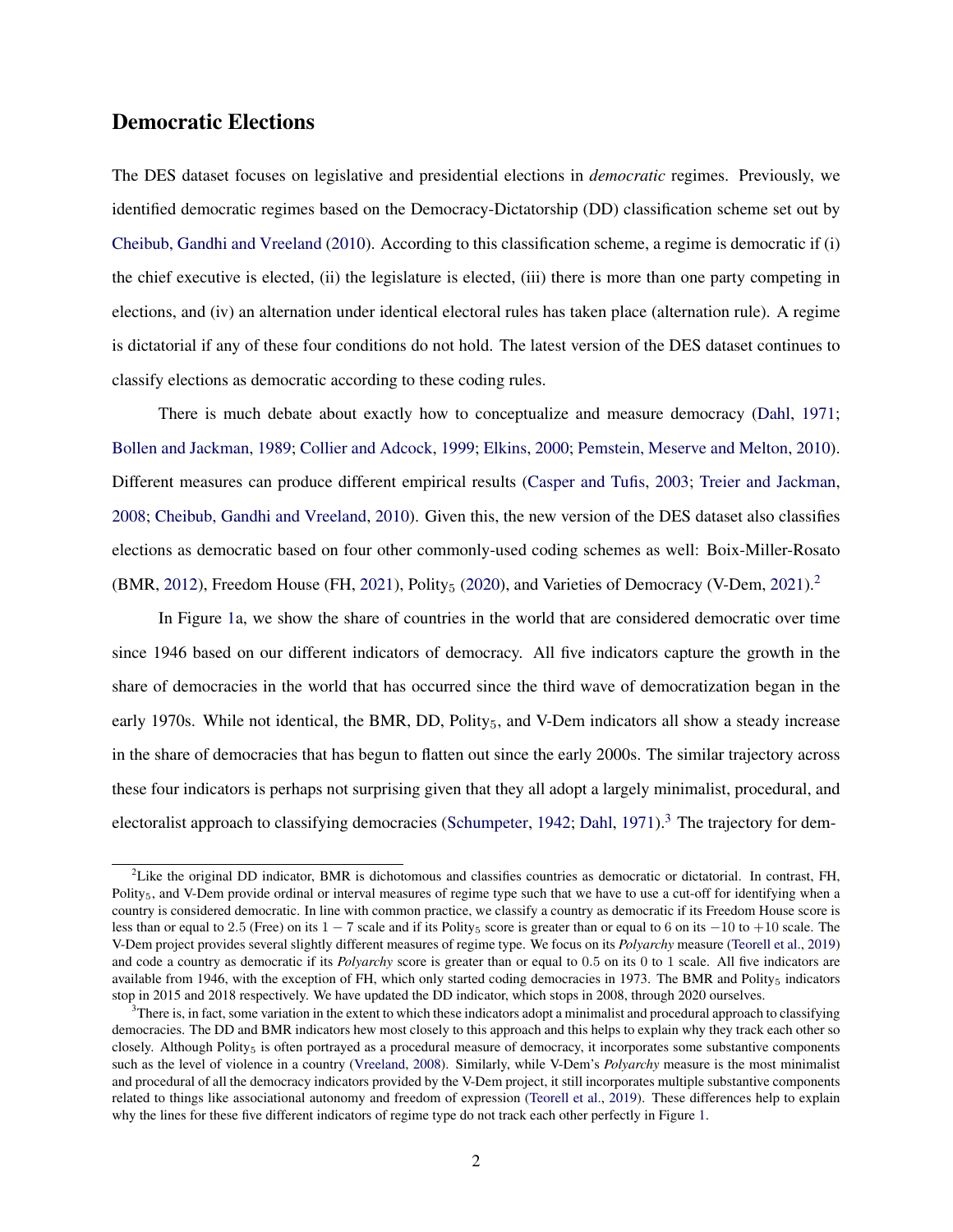

#### <span id="page-3-0"></span>Figure 1: The Share of Democracies and the Number of Democratic Elections by Democracy Indicator, 1946-2020

(b) Number of Democratic Elections

(a) Share of Global Democracies

 $\omega$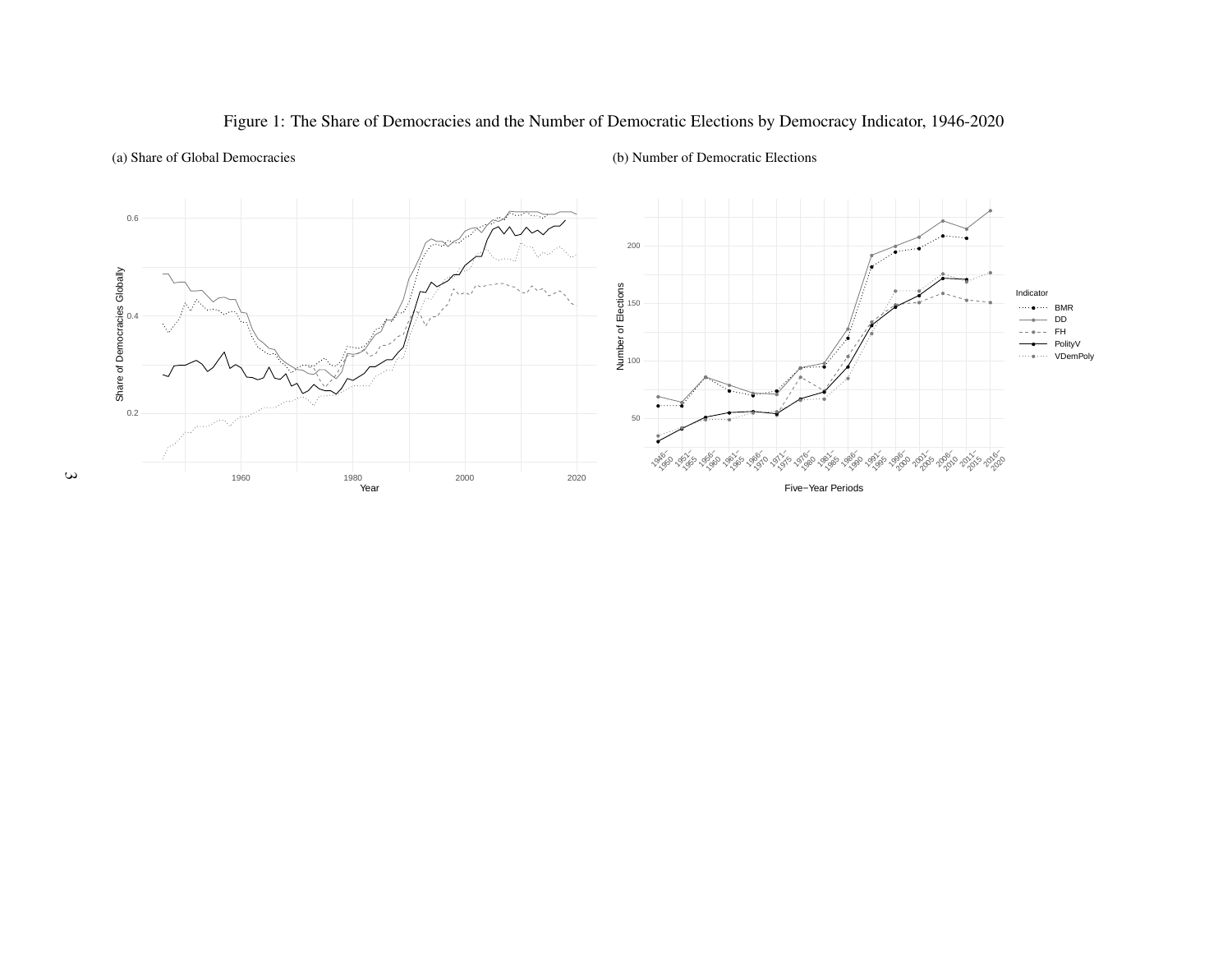ocracies is slightly different according to the FH indicator, which adopts are much more substantive approach to classifying regimes that takes account of things like the level of corruption, rule of law, equality of opportunity, and property rights in a country. Specifically, the FH indicator identifies fewer democracies since the 1990s than the other indicators and seems to suggest that there has been some democratic backsliding since the early 2000s. This all fits with research suggesting that while procedural aspects of democracy around the world are continuing to improve or remain steady, more substantive outcomes related to various rights may be declining [\(Ding and Slater,](#page-13-13) [2021\)](#page-13-13). In Figure [1b](#page-3-0), we show how the information in panel (a) affects the number of democratic elections per five-year period for each of our democracy indicators.

In Table [1,](#page-4-0) we provide descriptive information about the total number of elections that are coded as democratic by each of our five indicators of democracy. For example, we identify a low of 1*,* 214 democratic legislative or presidential elections based on the FH indicator and a high of 2*,* 047 based on the DD indicator. The low number of democratic elections identified by the FH indicator is largely a result of the later starting point (1973) for its time series relative to the other indicators. A total of 2*,* 155 elections are coded as democratic by at least one of our five democracy indicators. Normalizing this count by the years for which data are available on a given indicator reveals that FH  $(0.69)$ , Polity<sub>5</sub>  $(0.69)$ , and V-Dem  $(0.68)$ each contribute about the same proportion of elections to our sample. It also indicates that the DD indicator (0*.*95) contributes a slightly higher proportion of elections than the BMR indicator (0*.*91). Although the BMR indicator does not require an "alternation rule" to be satisfied to code a country as democratic, and thus includes cases such as Botswana, South Africa, and Bosnia, it does require "free and fair" elections,

|                | <b>BMR</b> | DD    | FH    | Polity <sub>5</sub> | V-Dem | Total |
|----------------|------------|-------|-------|---------------------|-------|-------|
|                |            |       |       |                     |       |       |
| 1              | 26         | 142   | 3     | 2                   | 6     | 179   |
| 2              | 157        | 239   | 54    | 40                  | 48    | 269   |
| 3              | 309        | 395   | 231   | 141                 | 157   | 411   |
| $\overline{4}$ | 507        | 544   | 199   | 492                 | 534   | 569   |
| 5              | 727        | 727   | 727   | 727                 | 727   | 727   |
|                |            |       |       |                     |       |       |
| Total          | 1,726      | 2,047 | 1,214 | 1,402               | 1,472 | 2,155 |
| Share          | 0.91       | 0.95  | 0.69  | 0.69                | 0.68  |       |

<span id="page-4-0"></span>Table 1: The Number of Elections by the Count of Democracy Indicators that Include Them (rows) and the Actual Democracy Index (columns).

*Note:* 'Share' indicates the proportion of democratic elections provided by each indicator of democracy after normalizing for the number of years for which data are available.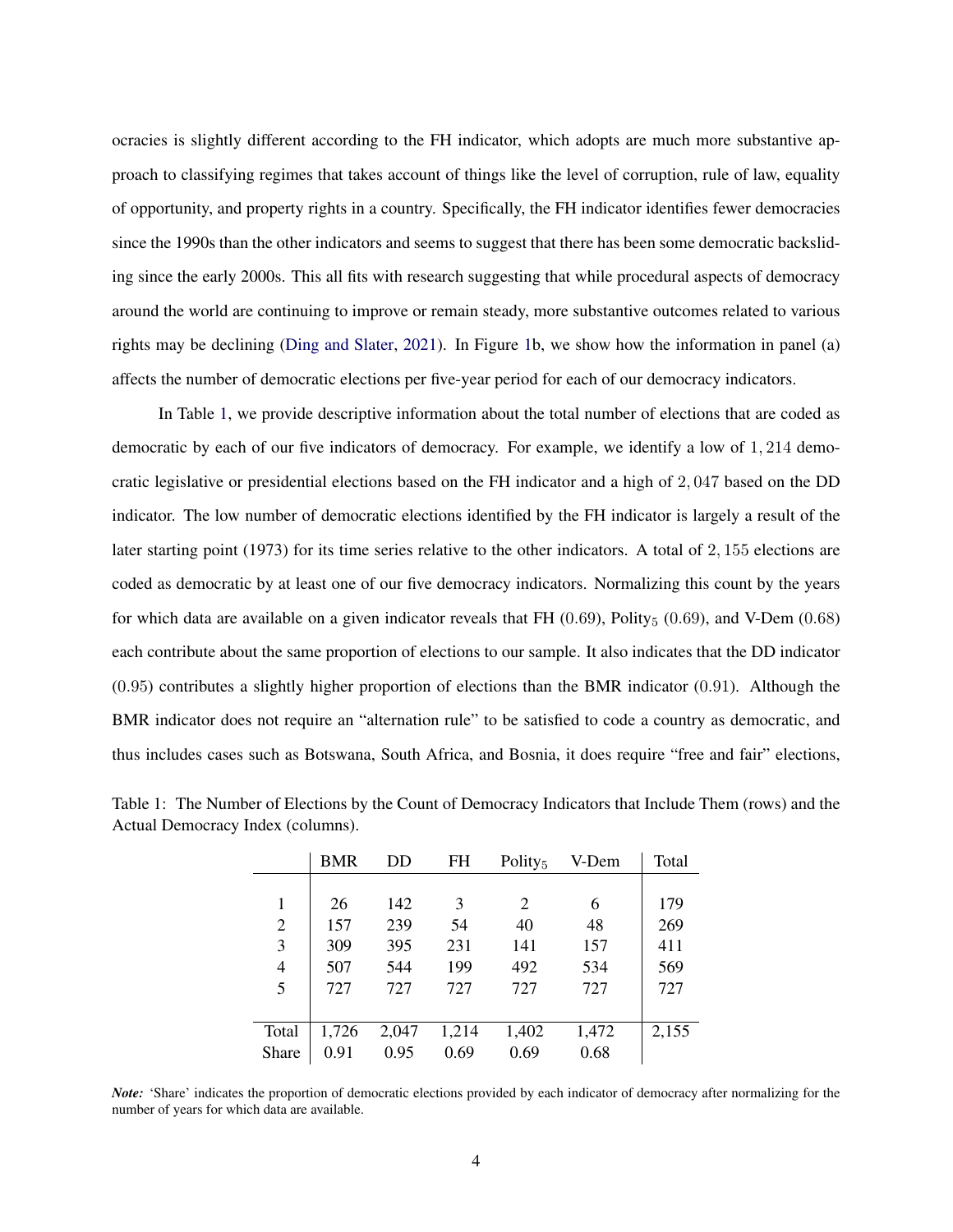which DD does not. Thus, DD includes a number of elections in countries like Nigeria, Guinea-Bissau, Armenia, Venezuela, and Sri Lanka that do not appear in the BMR data. The fact that DD's rules for democratic breakdown mostly cover coups and are somewhat vague about how to handle the slower and more incremental processes related to democratic backsliding also helps to explain why it tends to be more inclusive when it comes to identifying democratic elections than the other indicators. The rows in Table [1](#page-4-0) indicate the number of elections identified as democratic by 1, 2, 3, 4, or all 5 of our democracy indicators. The first row (1) therefore indicates the number of elections that are uniquely identified as democratic by each of our indicators; there were 179 such elections in total. The last row (5) indicates that there were 727 elections that were considered democratic by all five of our democracy indicators.

To give a sense of the temporal distribution of democratic elections, Figure [2](#page-5-0) shows the number of legislative and presidential elections by decade. Two trends stand out. First, we observe a large increase in the number of democratic elections after the 1980s that resulted from the wave of democratic transitions that occurred in Eastern Europe, Latin America, Asia, and Africa. Second, we see an increase in the number of presidential elections relative to legislative elections in the same time period due to the growing share of semi-presidential, and to some extent presidential, democracies in the world.

<span id="page-5-0"></span>

Figure 2: Legislative and Presidential Elections by Decade, 1946-2020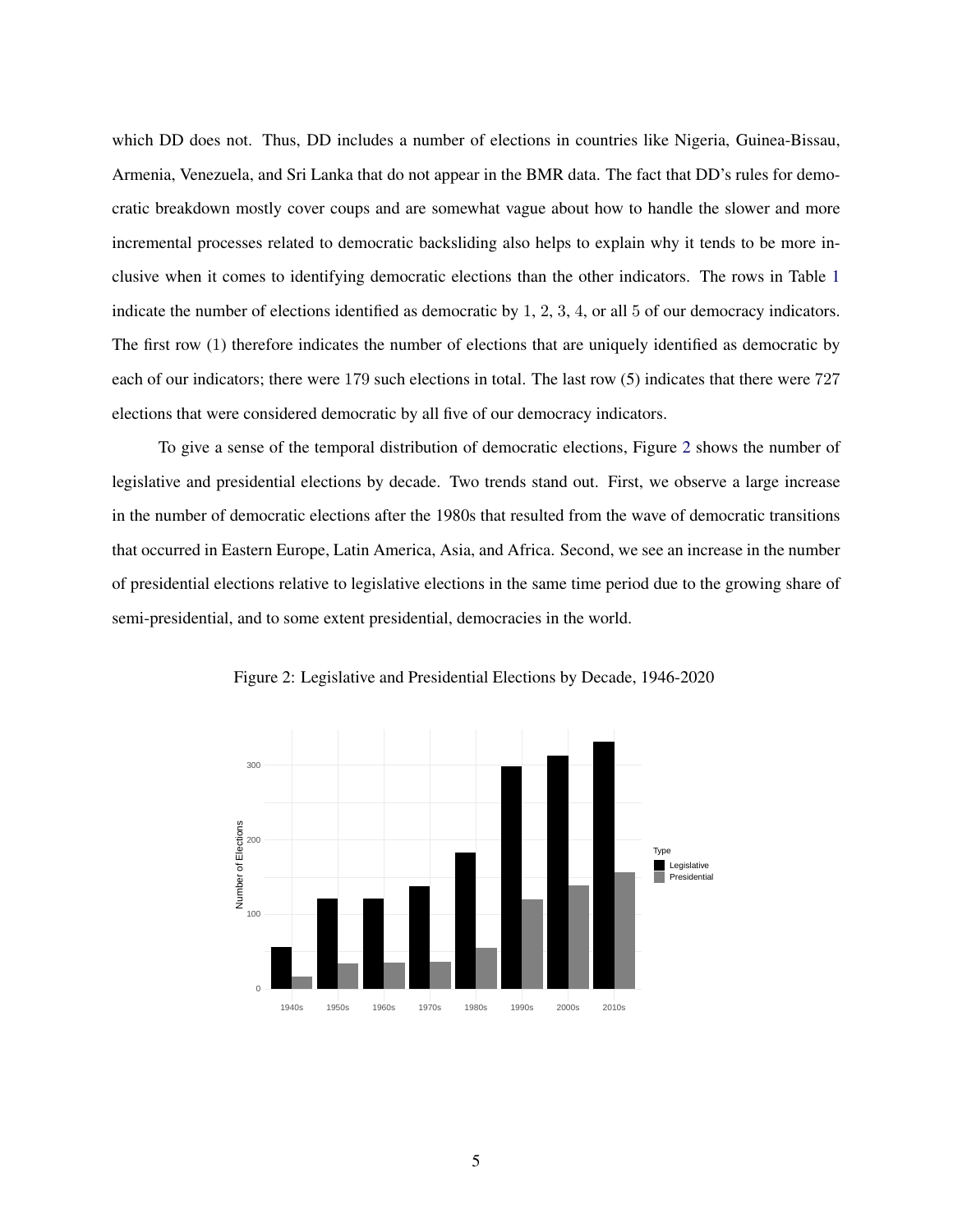### Legislative Elections

As Figure [3](#page-6-0) indicates, we continue to classify legislative electoral systems into three main families – majoritarian, proportional, and mixed – based on their electoral formula. Each of these electoral system families are then broken down into various more detailed sub-categories. For example, proportional systems are broken down into systems that use party lists and those that do not. List systems are then further broken down into those that use various types of quota-based systems and those that use various types of divisor-based systems. Detailed information on all of these electoral systems, including how they work, can be found in [Bormann and Golder](#page-13-0) [\(2013\)](#page-13-0) and in our online codebook.<sup>[4](#page-6-1)</sup> A new institutional feature that we include in the latest version of the DES dataset is a dichotomous variable indicating whether a country employs a 'majority bonus system'. On the whole, this is a relatively recent institutional innovation that only a handful of countries such as Greece, Italy, and San Marino have adopted in the 2000s and 2010s. This institutional innovation grants the largest party or coalition additional legislative seats to facilitate the government formation process and ensure government stability. Some majority bonus systems provide a fixed number of seats to the 'winning' party or coalition, while others add as many seats as necessary until a specified minimum number of seats is achieved.

<span id="page-6-0"></span>

Figure 3: Classification of Legislative Electoral Systems

In Figure [4,](#page-7-0) we show the number of elections employing majoritarian, proportional, and mixed elec-

<span id="page-6-1"></span><sup>4</sup>Our terminology and classification scheme is largely consistent with that found in [Gallagher and Mitchell](#page-14-12) [\(2008\)](#page-14-12), [Farrell and](#page-14-13) [Shugart](#page-14-13) [\(2012\)](#page-14-13), and [Herron, Pekkanen and Shugart](#page-14-14) [\(2018\)](#page-14-14).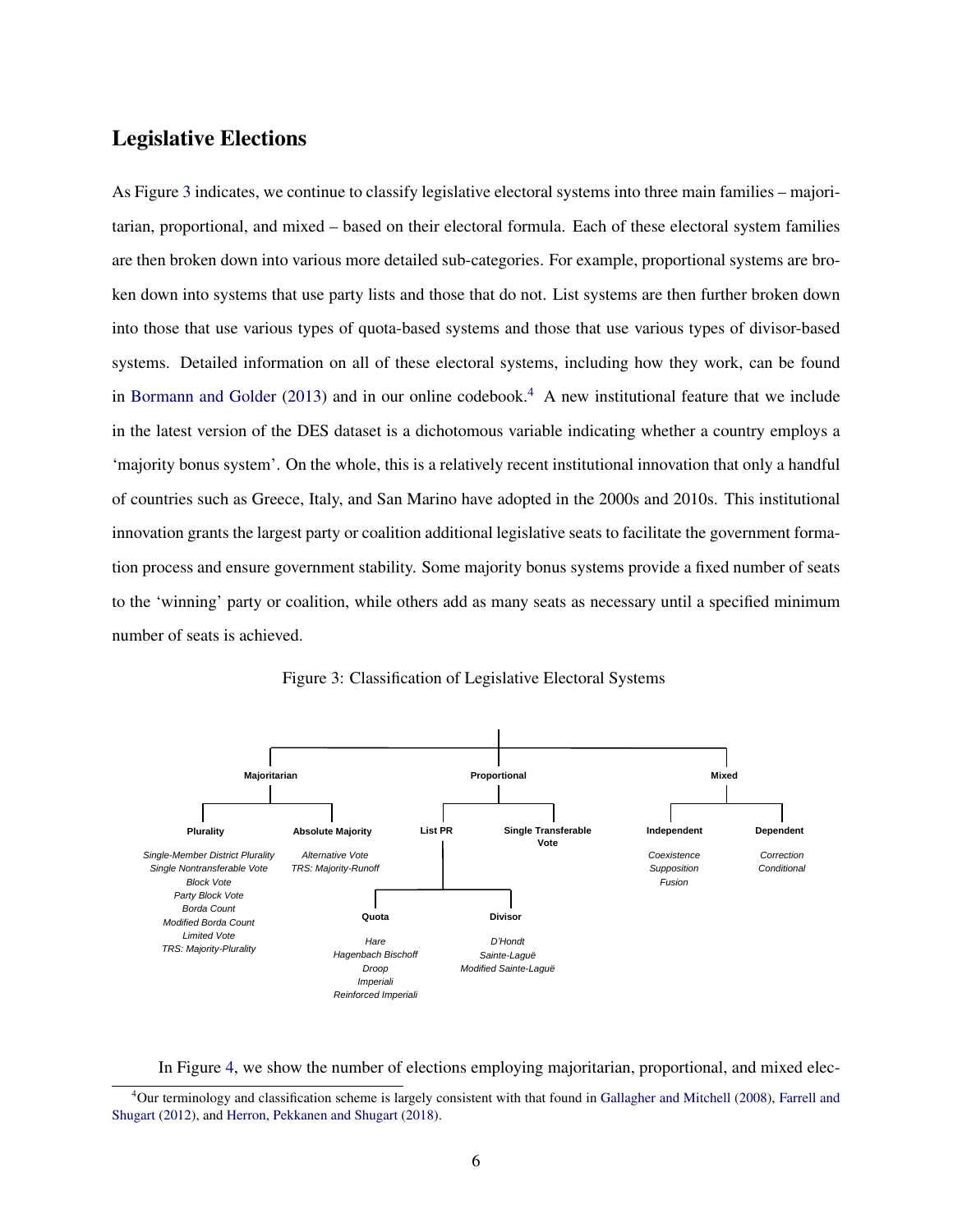toral systems by decade. In addition to indicating how the number of democratic legislative elections has increased over time, Figure [4](#page-7-0) illustrates that the share of legislative elections employing majoritarian electoral rules has significantly declined while the share of those employing mixed electoral rules has increased. In the 1970s, majoritarian, proportional, and mixed electoral systems were employed in about 46*.*4%, 50*.*7%, and 2*.*9% of democratic elections. By the 2010s, though, majoritarian systems were employed in only 31% of elections, while mixed systems were used in 18*.*2% of them.

<span id="page-7-0"></span>

Figure 4: Legislative Electoral System Families by Decade

Investigating differences between the democracy indicators reveals that elections employing majoritarian electoral rules are 'underrepresented' if we rely on one of our more restrictive democracy indicators that incorporate substantive outcomes (FH, V-Dem, Polity $_5$ ) than if we rely on one of our two mostly procedural or minimalist indicators (BMR, DD). We graphically illustrate this in Figure [5](#page-8-0) by showing the proportion of elections coded as majoritarian, mixed, and proportional based on the DD and V-Dem democracy indicators. There is a difference of about 6% points or 100 elections when it comes to the share of elections employing majoritarian electoral rules across these two different democracy indicators. Following Lijphart's [\(1999\)](#page-14-15) insight that consensus democracies are "kinder and gentler", it is perhaps not surprising that the three democracy indicators with a greater focus on substantive outcomes (FH, V-Dem, Polity $_5$ )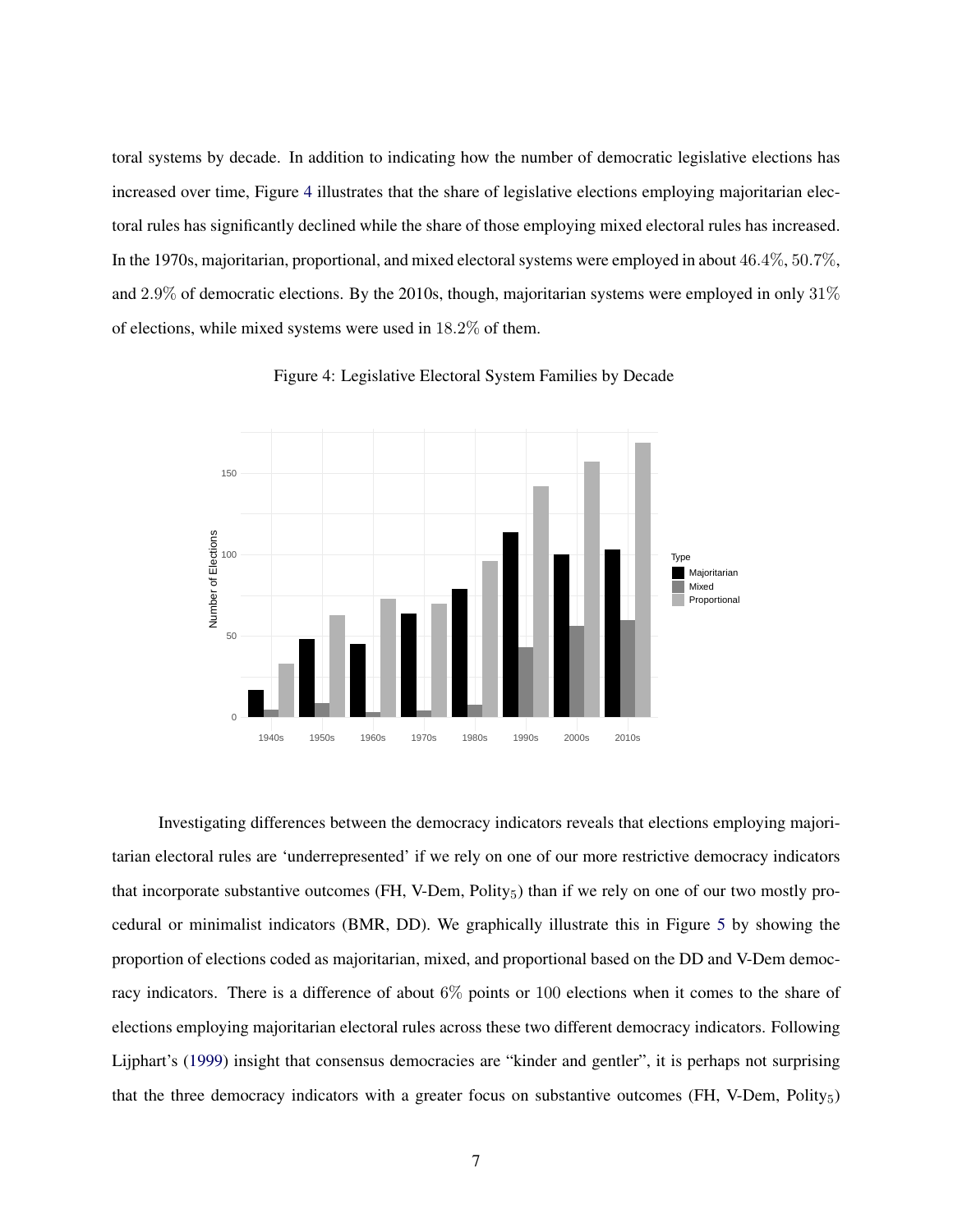<span id="page-8-0"></span>



disqualify elections based on majoritarian electoral rules at a higher frequency.

#### Party System Size

The new DES dataset continues to provide information about party system size. As has become "standard" in the literature [\(Herron, Pekkanen and Shugart,](#page-14-14) [2018,](#page-14-14) 3), we measure party system size in terms of the effective number of electoral and parliamentary parties.<sup>[5](#page-8-1)</sup> The top panel in Figure [6](#page-9-0) provides box and whisker plots showing party system size in terms of the effective number of electoral (enep) and parliamentary (enpp) parties across our three electoral system families. Although these plots ignore the important influence of social cleavages on party system size and they only apply to the national level, the data are largely consistent with Duverger's [\(\[1954\] 1963\)](#page-14-16) theory [\(Clark and Golder,](#page-13-14) [2006\)](#page-13-14). For example, we see that both indicators of party system size increase as we move from majoritarian systems to mixed systems to proportional systems and that the median effective number of parliamentary parties in majoritarian systems over time has been close to two. Consistent with the implications contained in Duverger's Law and his Hypothesis, the lengths of the boxes and whiskers indicate that party system size is much less variable in majoritarian systems than it

<span id="page-8-1"></span> $5$ The effective number of parties has become standard because it usually agrees with our intuition about the number of 'serious' or 'relevant' parties in a system [\(Sartori,](#page-14-17) [1989;](#page-14-17) [Taagepera and Shugart,](#page-15-4) [1989,](#page-15-4) 80). However, as a single number that is designed to parsimoniously capture a constellation of parties, scholars should be aware that it is not without its limits. It can be somewhat misleading, for example, when a single party wins more than half of the votes [\(Taagepera,](#page-15-5) [1999\)](#page-15-5).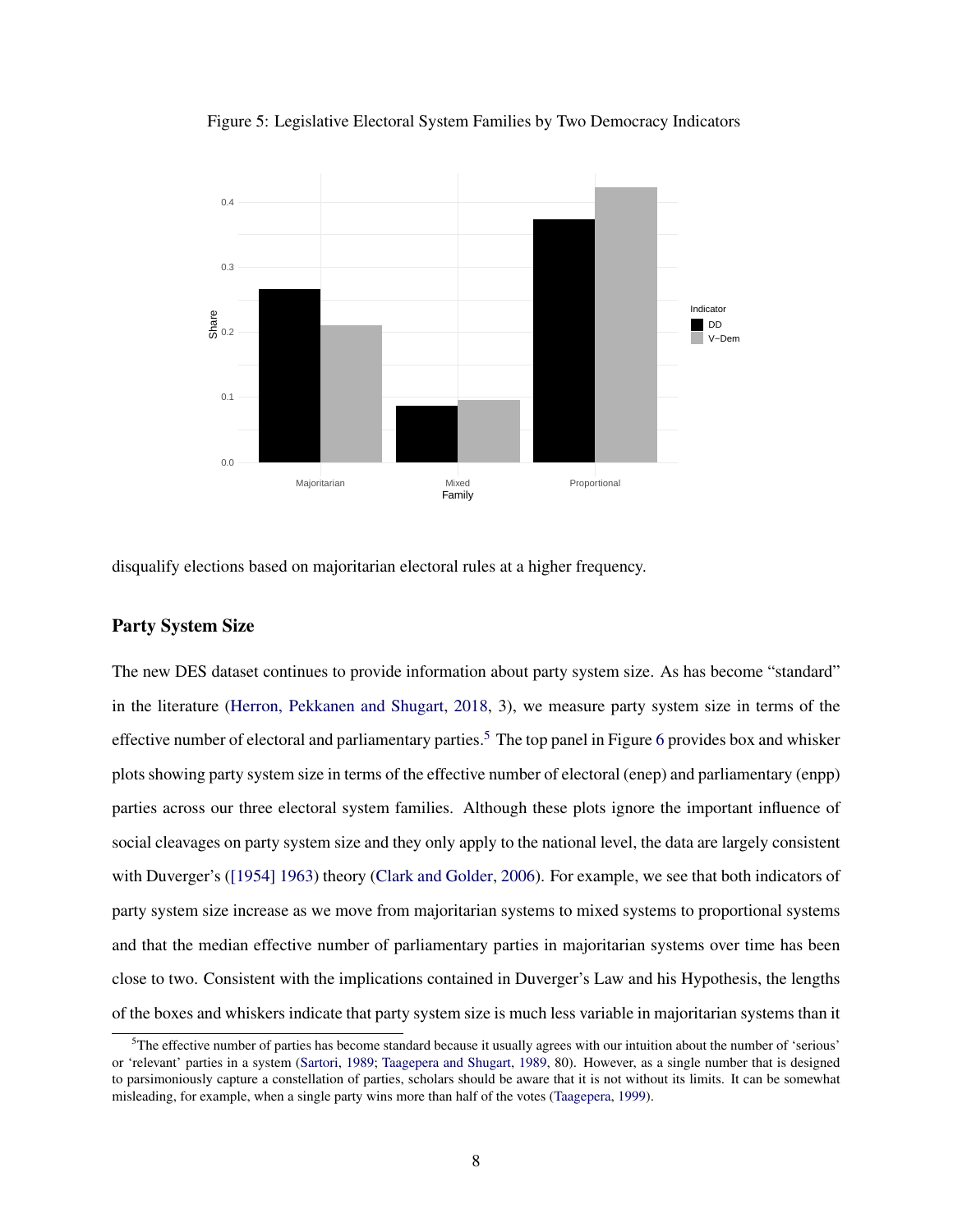<span id="page-9-0"></span>

Figure 6: Party System Size by Electoral System Family, 1946-2020

is in proportional systems. The mechanical effect of electoral systems described by Duverger is also evident from the fact that the lengths of the boxes and whiskers shrink much more when we move from electoral to parliamentary parties in majoritarian systems than is the case when we do the same in proportional systems.

The two lower panels in Figure [6](#page-9-0) provide box plots (without the whiskers) showing how the effective number of electoral and parliamentary parties have varied over time in majoritarian (left) and proportional (right) electoral systems. The left panel indicates that median party system size in majoritarian electoral systems has not changed much over time. There is some evidence, though, that variation in party system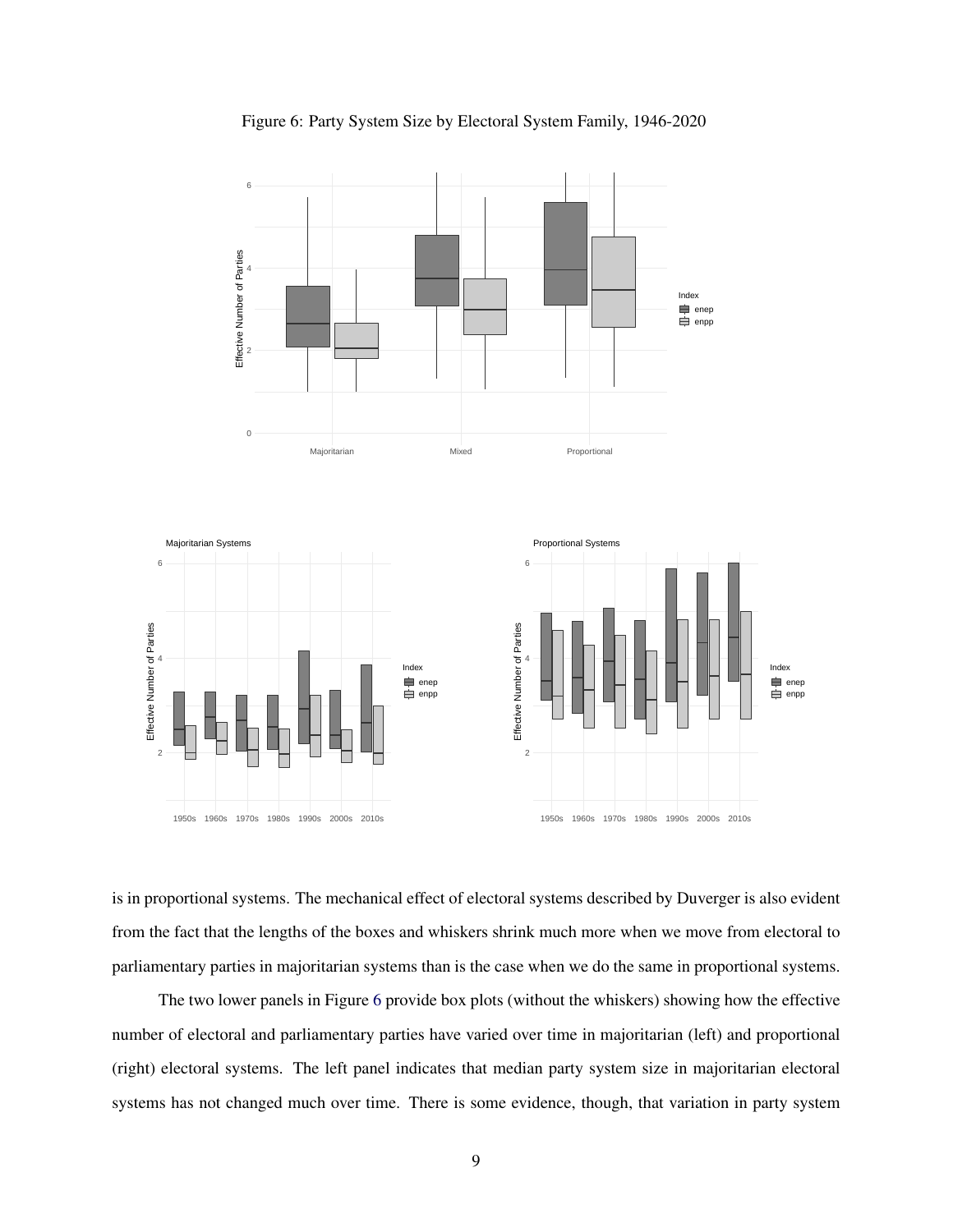size may have increased, at least if we look at the 1990s and 2010s. In contrast, the right panel clearly indicates that the level and variability of party system size have both increased in proportional systems over time, especially since the 1980s.<sup>[6](#page-10-0)</sup> These differences are consistent with the implication of Duverger's theory that party system size will be much more responsive to changes in social pressure for new parties in proportional systems than in majoritarian ones [\(Clark and Golder,](#page-13-14) [2006\)](#page-13-14).

#### Presidential Elections

We classify presidential electoral systems into five main categories: *plurality*, *absolute majority two round system (TRS)*, *qualified two round system (TRS)*, *alternative vote*, and *electoral college*. Detailed information on these electoral systems, including how they work, can be found in [Bormann and Golder](#page-13-0) [\(2013\)](#page-13-0) and our online codebook. In Figure [7,](#page-10-1) we show how the proportion of presidential elections employing these different electoral systems varies over time. The most notable change is the shift towards absolute majority systems for electing presidents. While absolute majority systems were employed in just 6% of presidential elections in the 1950s, they were used in 66% of elections in the 2010s.

<span id="page-10-1"></span>

Figure 7: Presidential Electoral Systems by Decade

<span id="page-10-0"></span><sup>6</sup>The emergence of Green parties along the GAL-TAN (Green-Alternative-Libertarian vs Traditional-Authoritarian-Nationalist) dimension of party competition in the 1980s and of right-wing populist parties along a globalist-nationalist cleavage after the financial crisis in 2008 fits the trends we observe in Figure [6.](#page-9-0)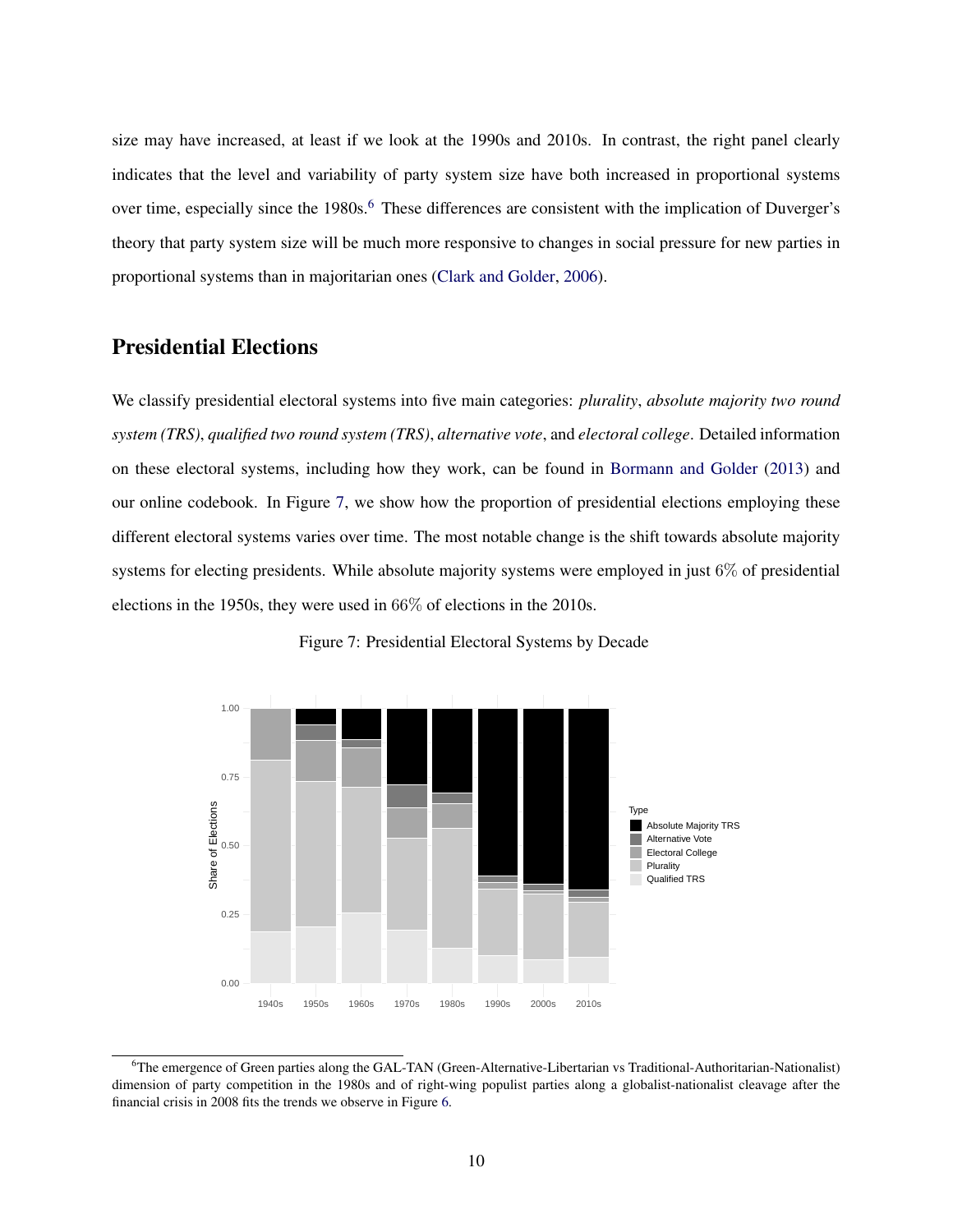Mirroring the case with legislative elections, a comparison across our different democracy indicators reveals that presidential elections employing plurality electoral rules are 'underrepresented' relative to those employing the more permissive absolute majority system when we rely on one of our more restrictive democracy indicators that incorporate substantive outcomes (FH, V-Dem, Polity<sub>5</sub>) rather than one of our two mostly procedural or minimalist indicators (BMR, DD). On average, 30% of the presidential elections identified with BMR and DD employ plurality rules and 48% employ an absolute majority system. In contrast, the corresponding percentages are about 23% (plurality) and 55% (absolute majority) with the more substantively-inclined FH, V-Dem, and Polity<sub>5</sub>.

In Figure [8,](#page-11-0) we provide box and whisker plots showing the effective number of presidential candidates in plurality and absolute majority systems during the 2000s and 2010s. In line with Duverger's [\(\[1954\] 1963\)](#page-14-16) theory [\(Clark and Golder,](#page-13-14) [2006\)](#page-13-14), the median number of candidates is close to 2 and lower in plurality rule systems than in absolute majority ones [\(Cox,](#page-13-15) [1997;](#page-13-15) [Golder,](#page-14-18) [2006\)](#page-14-18). As expected, there is also less variability in the number of presidential candidates in plurality rule systems. There is some evidence in Figure [8](#page-11-0) that the number of presidential candidates in both types of system may have increased slightly over time.

<span id="page-11-0"></span>Figure 8: The Effective Number of Presidential Candidates in Plurality and Absolute Majority Systems in the 2000s and 2010s

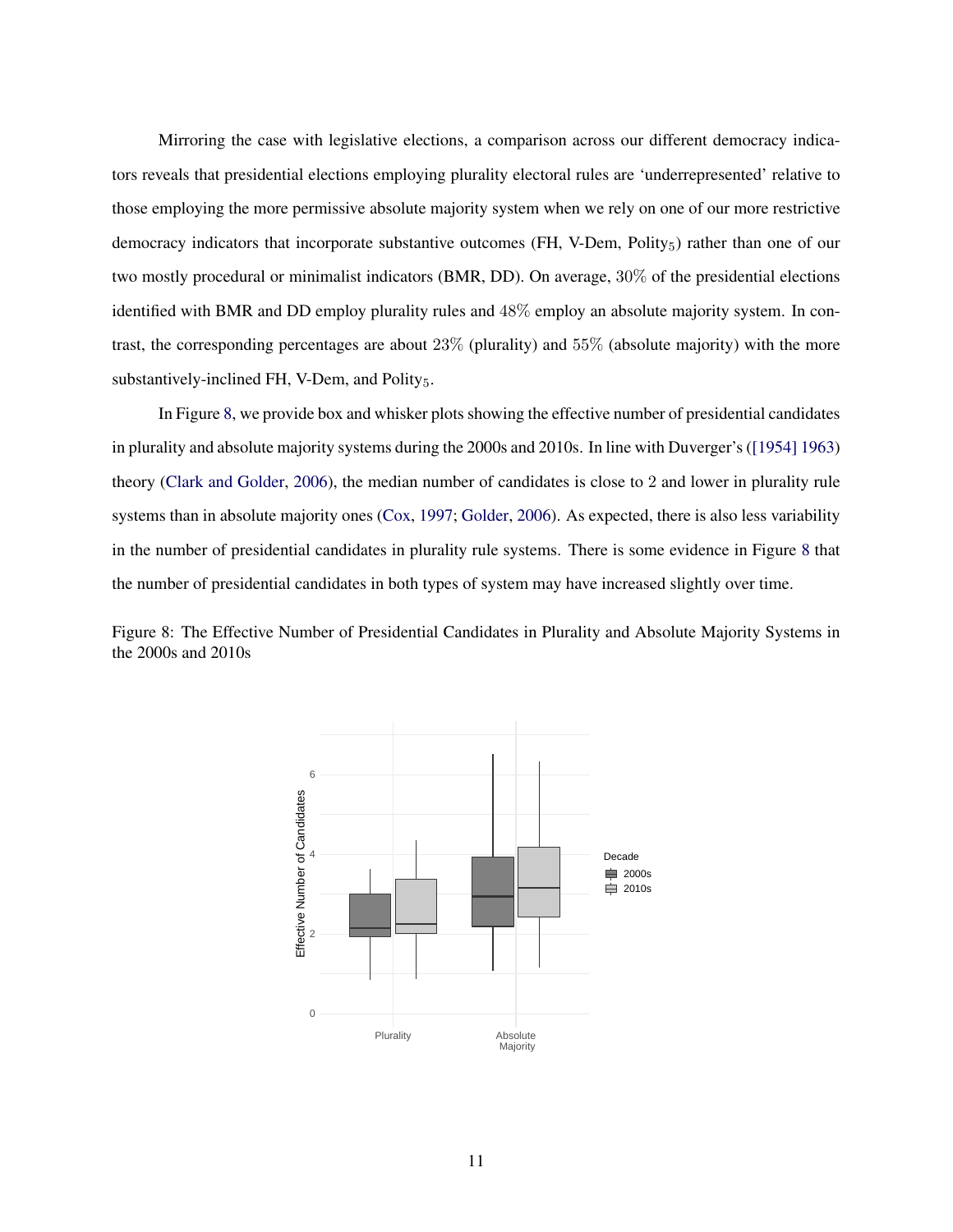## **Conclusion**

In this short research note, we have described an update and extension of Bormann and Golder's [\(2013\)](#page-13-0) *Democratic Electoral Systems* dataset. We have also presented a brief overview of the data. We hope that the new dataset will be of use to scholars interested in the causes and consequences of electoral and party systems broadly defined.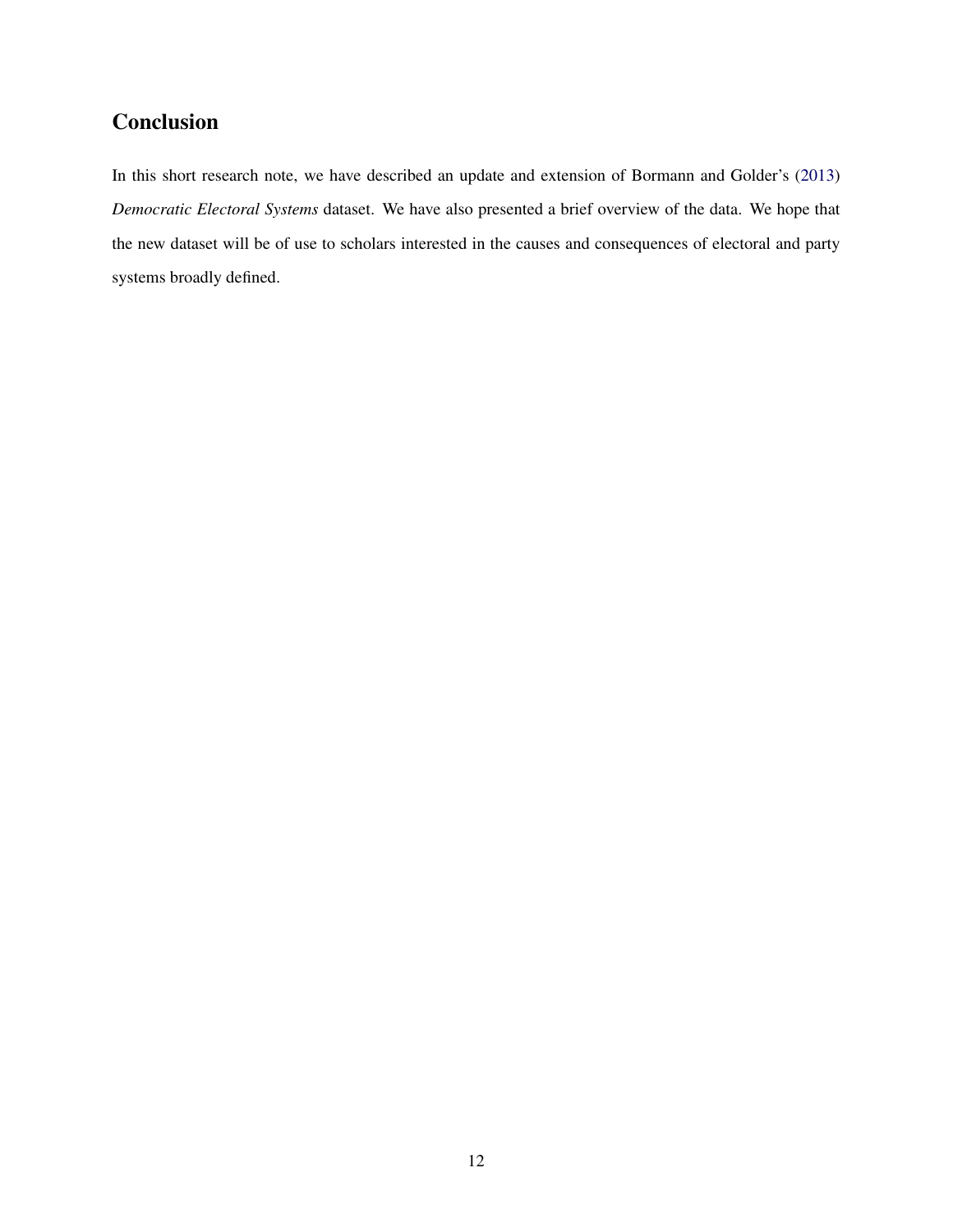## References

- <span id="page-13-1"></span>Acosta, Benjamin. 2014. "From bombs to ballots: When militant organizations transition to political parties." *Journal of Politics* 76(3):666–683.
- <span id="page-13-4"></span>Baum, Matthew A. and Philip B.K. Potter. 2015. *War and Democratic Constraint: How the Public Influences Foreign Policy*. Princeton: Princeton University Press.
- <span id="page-13-11"></span>Boix, Carles, Michael Miller and Sebastian Rosato. 2012. "A complete dataset of political regimes, 1800- 2007." *Comparative Political Studies* 46(12):1523–1554.
- <span id="page-13-8"></span>Bollen, Kenneth A. and Robert W. Jackman. 1989. "Democracy, stability, and dichotomies." *American Sociological Review* 54(4):612–621.
- <span id="page-13-5"></span>Bordignon, Massimo, Tommaso Nannicini and Guido Tabellini. 2016. "Moderating political extremism: Single round versus runoff elections under plurality rule." *American Economic Review* 106(8):2349–70.
- <span id="page-13-2"></span>Bormann, Nils-Christian. 2019. "Uncertainty, cleavages, and ethnic coalitions." *Journal of Politics* 81:471– 486.
- <span id="page-13-0"></span>Bormann, Nils-Christian and Matt Golder. 2013. "Democratic electoral systems around the world, 1946- 2011." *Electoral Studies* 32(2):360–369.
- <span id="page-13-3"></span>Brancati, Dawn. 2016. *Democracy Protests*. New York: Cambridge University Press.
- <span id="page-13-10"></span>Casper, Gretchen and Claudiu Tufis. 2003. "Correlation versus interchangeability: The limited robustness of empirical findings on democracy using highly correlated datasets." *Political Analysis* 11(2):196–203.
- <span id="page-13-6"></span>Cheibub, José Antonio, Jennifer Gandhi and James R. Vreeland. 2010. "Democracy and dictatorship revisited." *Public Choice* 143(1):67–101.
- <span id="page-13-14"></span>Clark, William Roberts and Matt Golder. 2006. "Rehabilitating Duverger's theory: Testing the mechanical and strategic modifying effects of electoral laws." *Comparative Political Studies* 39(6):163–192.
- <span id="page-13-9"></span>Collier, David and Robert Adcock. 1999. "Democracy and dichotomies: A pragmatic approach to choices and concepts." *Annual Review of Political Science* 2:537–565.
- <span id="page-13-12"></span>Coppedge, Michael, John Gerring, Carl Henrik Knutsen, Staffan I. Lindberg, Jan Teorell, Nazifa Alizada, David Altman, Michael Bernhard, Agnes Cornell, M. Steven Fish, Lisa Gastaldi, Haakon Gjerløw, Adam Glynn, Allen Hicken, Garry Hindle, Nina Ilchenko, Joshua Krusell, Anna Luhrmann, Seraphine F. Maerz, Kyle L. Marquardt, Kelly McMann, Valeriya Mechkova, Juraj Medzihorsky, Pamela Paxton, Daniel Pemstein, Josefine Pernes, Johannes von Römer, Brigitte Seim, Rachel Sigman, Svend-Erik Skaaning, Jeffrey Staton, Aksel Sundström, Eitan Tzelgov, Yi ting Wang, Tore Wig, Steven Wilson and Daniel Ziblatt. 2021. "V-Dem [Country–Year/Country–Date] Dataset v11.1." Varieties of Democracy Project. [https://doi.org/10.23696/vdemds21.](https://doi.org/10.23696/vdemds21)
- <span id="page-13-15"></span>Cox, Gary. 1997. *Making Votes Count: Strategic Coordination in the World's Electoral Systems*. New York: Cambridge University Press.
- <span id="page-13-7"></span>Dahl, Robert A. 1971. *Polyarchy: Participation and Opposition*. New Haven: Yale University Press.
- <span id="page-13-13"></span>Ding, Iza and Dan Slater. 2021. "Democratic decoupling." *Democratization* 28(1):63–80.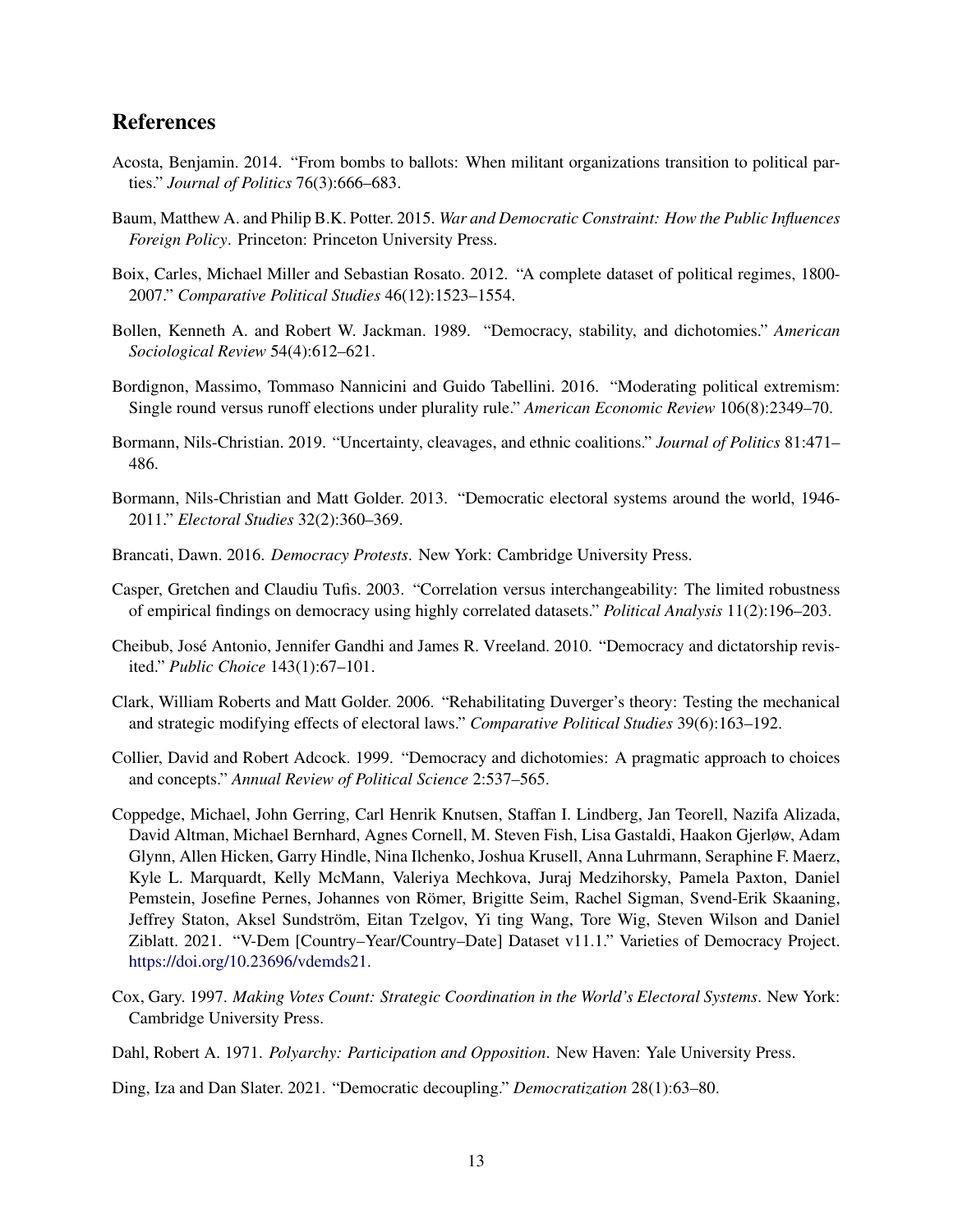- <span id="page-14-16"></span>Duverger, Maurice. [1954] 1963. *Political Parties: Their Organization and Activity in the Modern State*. New York: John Wiley & Sons, Inc.
- <span id="page-14-7"></span>Elkins, Zachary. 2000. "Gradations of democracy? Empirical tests of alternative conceptualizations." *American Journal of Political Science* 44(2):293–300.
- <span id="page-14-13"></span>Farrell, David M. and Matthew Shugart, eds. 2012. *Electoral Systems*. New York: Sage.
- <span id="page-14-12"></span>Gallagher, Michael and Paul Mitchell, eds. 2008. *The Politics of Electoral Systems*. New York: Oxford University Press.
- <span id="page-14-4"></span>Gidron, Noam, James Adams and Will Horne. 2020. *American Affective Polarization in Comparative Perspective*. New York: Cambridge University Press.
- <span id="page-14-18"></span>Golder, Matt. 2006. "Presidential coattails and legislative fragmentation." *American Journal of Political Science* 50:34–48.
- <span id="page-14-1"></span>Golder, Matt and Jacek Stramski. 2010. "Ideological congruence and electoral institutions." *American Journal of Political Science* 54(1):90–106.
- <span id="page-14-6"></span>Guerguil, Martine, Pierre Mandon and René Tapsoba. 2017. "Flexible fiscal rules and countercyclical fiscal policy." *Journal of Macroeconomics* 52:189–220.
- <span id="page-14-14"></span>Herron, Erik S., Robert J. Pekkanen and Matthew S. Shugart, eds. 2018. *The Oxford Handbook of Electoral Systems*. New York: Oxford University Press.
- <span id="page-14-3"></span>Houle, Christian, Chunho Park and Paul D. Kenny. 2019. "The structure of ethnic inequality and ethnic voting." *Journal of Politics* 81(1):187–200.
- <span id="page-14-15"></span>Lijphart, Arend. 1999. *Patterns of Democracy: Government Forms and Performance in Thirty-Six Countries*. New Haven, CT: Yale University Press.
- <span id="page-14-10"></span>Marshall, Monty G. and Ted Robert Gurr. 2020. "Polity5: Political regime characteristics and transitions, 1800-2018." Dataset Users' Manual. Center for Systemic Peace. Available at [http://www.systemicpeace.org/inscr/p5manualv2018.pdf.](http://www.systemicpeace.org/inscr/p5manualv2018.pdf)
- <span id="page-14-8"></span>Pemstein, Daniel, Stephen A. Meserve and James Melton. 2010. "Democratic compromise: A latent variable analysis of ten measures of regime type." *Political Analysis* 18(4):426–449.
- <span id="page-14-9"></span>Repucci, Sarah and Amy Slipowitz. 2021. *Freedom in the World 2021: Democracy under Siege*. Washington D.C.: Freedom House.
- <span id="page-14-17"></span>Sartori, Giovanni. 1989. *Parties and Party Systems*. New York: Cambridge University Press.
- <span id="page-14-11"></span>Schumpeter, Joseph A. 1942. *Capitalism, Socialism, and Democracy*. New York: Harper & Brothers.
- <span id="page-14-2"></span>Schwindt-Bayer, Leslie and Margit Tavits. 2016. *Clarity of Responsibility, Accountability, and Corruption*. New York: Cambridge University Press.
- <span id="page-14-0"></span>Shugart, Matthew S. and Rein Taagepera. 2017. *Votes from Seats: Logical Models of Electoral Systems*. New York: Cambridge University Press.
- <span id="page-14-5"></span>Siroky, David S. and Christopher W. Hale. 2016. "Inside irredentism: A global empirical analysis." *American Journal of Political Science* 61(1):117–128.